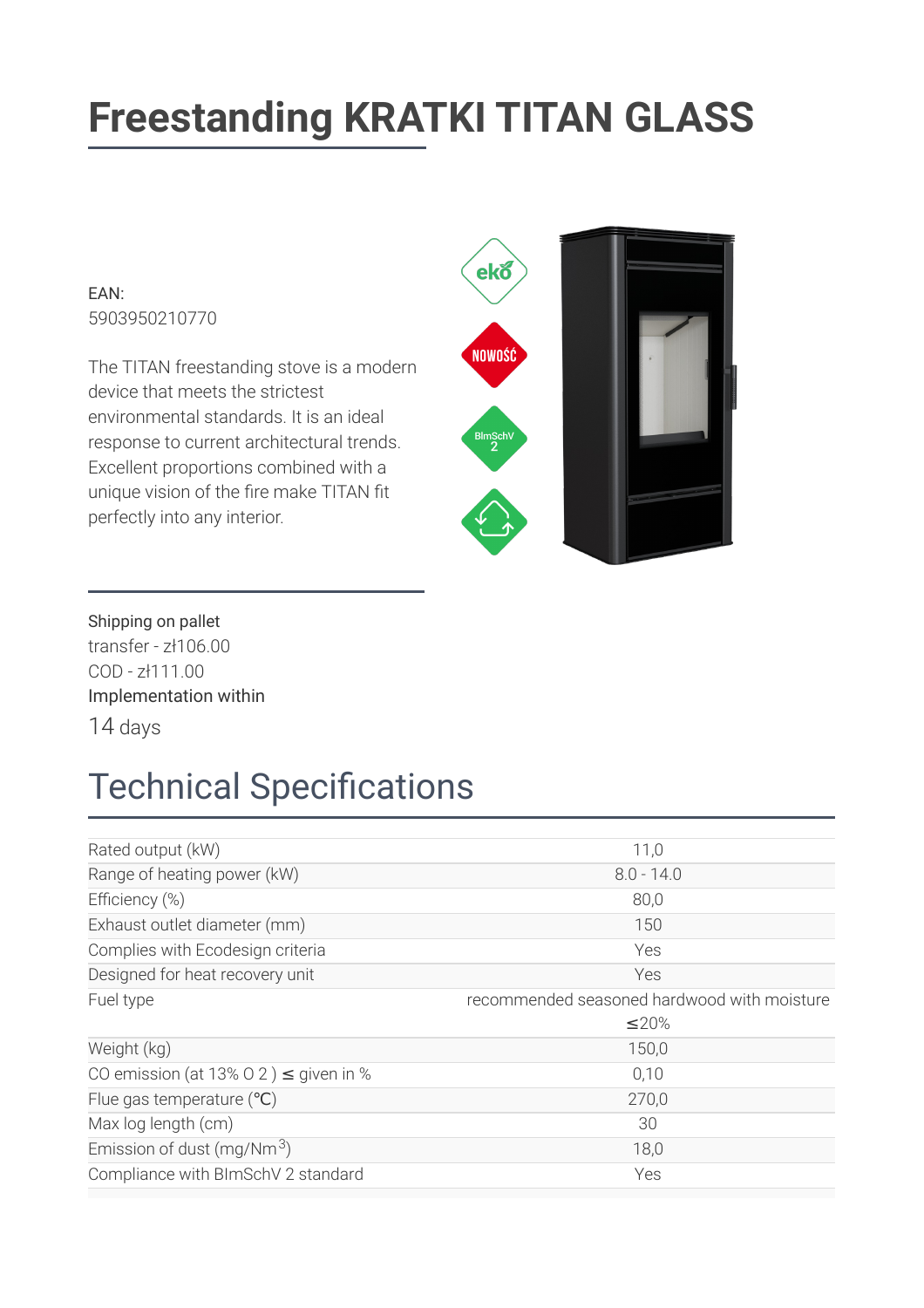| The energy efficiency index EEI            | 105,40      |
|--------------------------------------------|-------------|
| Glazing type                               | straight    |
| Opening of the doors                       | to the left |
| Material                                   | steel       |
| Width (cm)                                 | 53,00       |
| Height (cm)                                | 113,70      |
| Depth (cm)                                 | 41,90       |
| External air inlet                         | Yes         |
| The liner of the combustion chamber        | Yes         |
| Ashpan                                     | Yes         |
| Decorative printed glass                   | Yes         |
| ASDP - automatic control of the air supply | No          |
| Turbine TURBOFAN                           | <b>No</b>   |
| Water panel                                | No          |

### **Features**

The TITAN freestanding stove is a modern device that meets the strictest environmental standards. It is an ideal response to current architectural trends.

Excellent proportions combined with a unique vision of the fire make TITAN fit perfectly into any interior

#### **AROUSES ADMIRATION**

TITAN has been designed especially for the most demanding.

The stove attracts attention with its originality and purity of form, and the beautiful vision of the fire will delight everyone.

Comfortable, ventilated and at the same time elegant handle enables safe use.

The modern style is further emphasized by the Glass type glass.

#### **FFFFCTIVE HEATING**

A number of innovative solutions used in the TITAN furnace make it possible to heat the interior of our device to ensure maximum use of energy.

The power of the device allows you to effectively heat up an area of up to 110 m When burning dry deciduous wood, you also save money.

Independent research clearly indicates wood as one of the cheapest sources of heating.

#### IN HARMONY WITH NATURE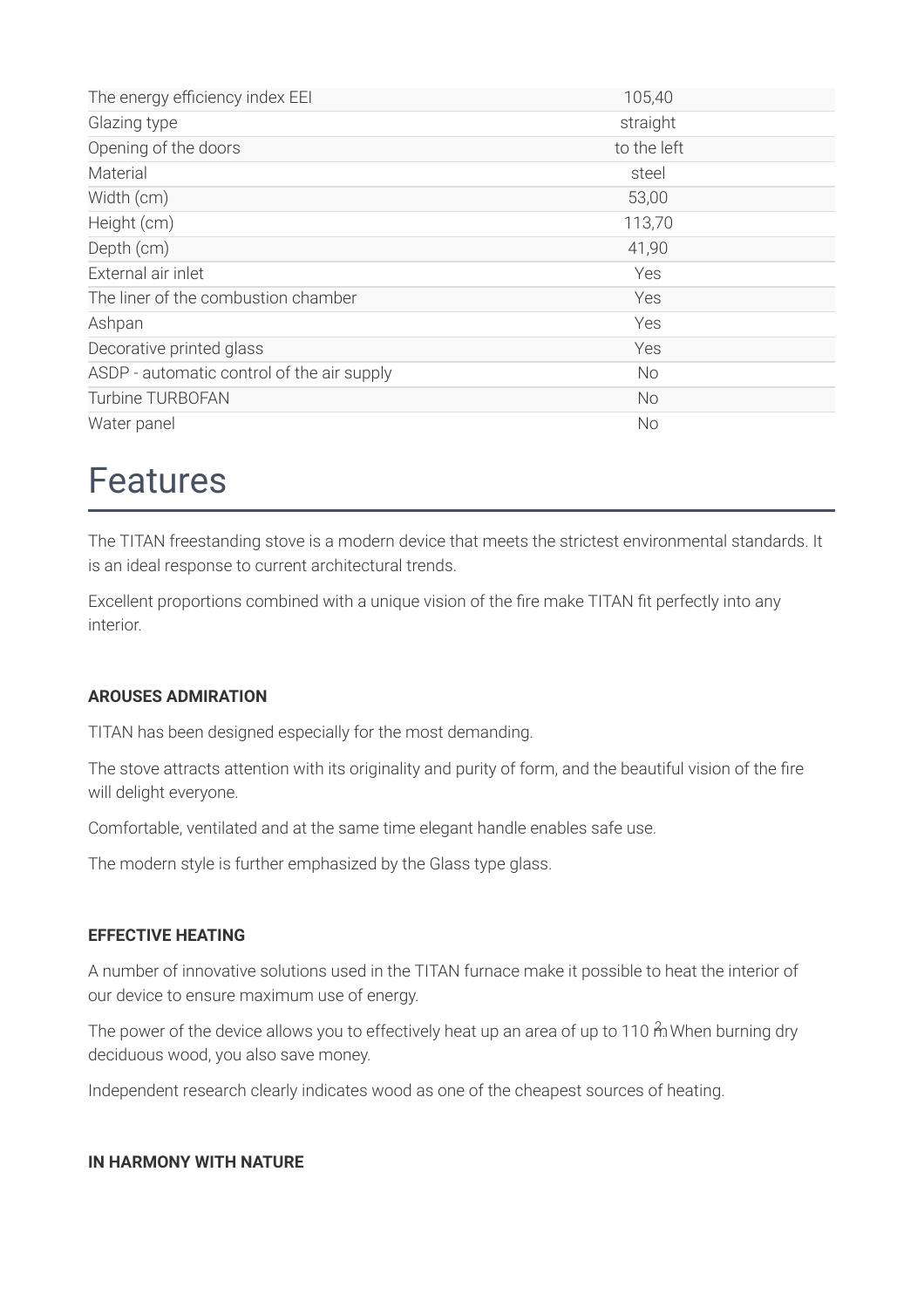We're all about ecology! By buying our stove and using the correct methods of burning dry wood of deciduous trees you care about the environment.

You do not contribute to the formation of smog. All this is due to the fact that our device meets the strictest ecological criteria, with Ecodesign and the German BImSchV 2 standard.

The excellent tightness of the stove also makes it suitable for use in houses with recuperation.

#### 5 YEARS OF WARRANTY... and you don't worry about anything!

We are confident in the quality of our equipment. That is why we offer you a 5-year warranty on the TITAN stove.

By betting on our product you ensure peace of mind, trouble-free use and satisfaction with the purchase.

### **Technical drawing**



**Additional options**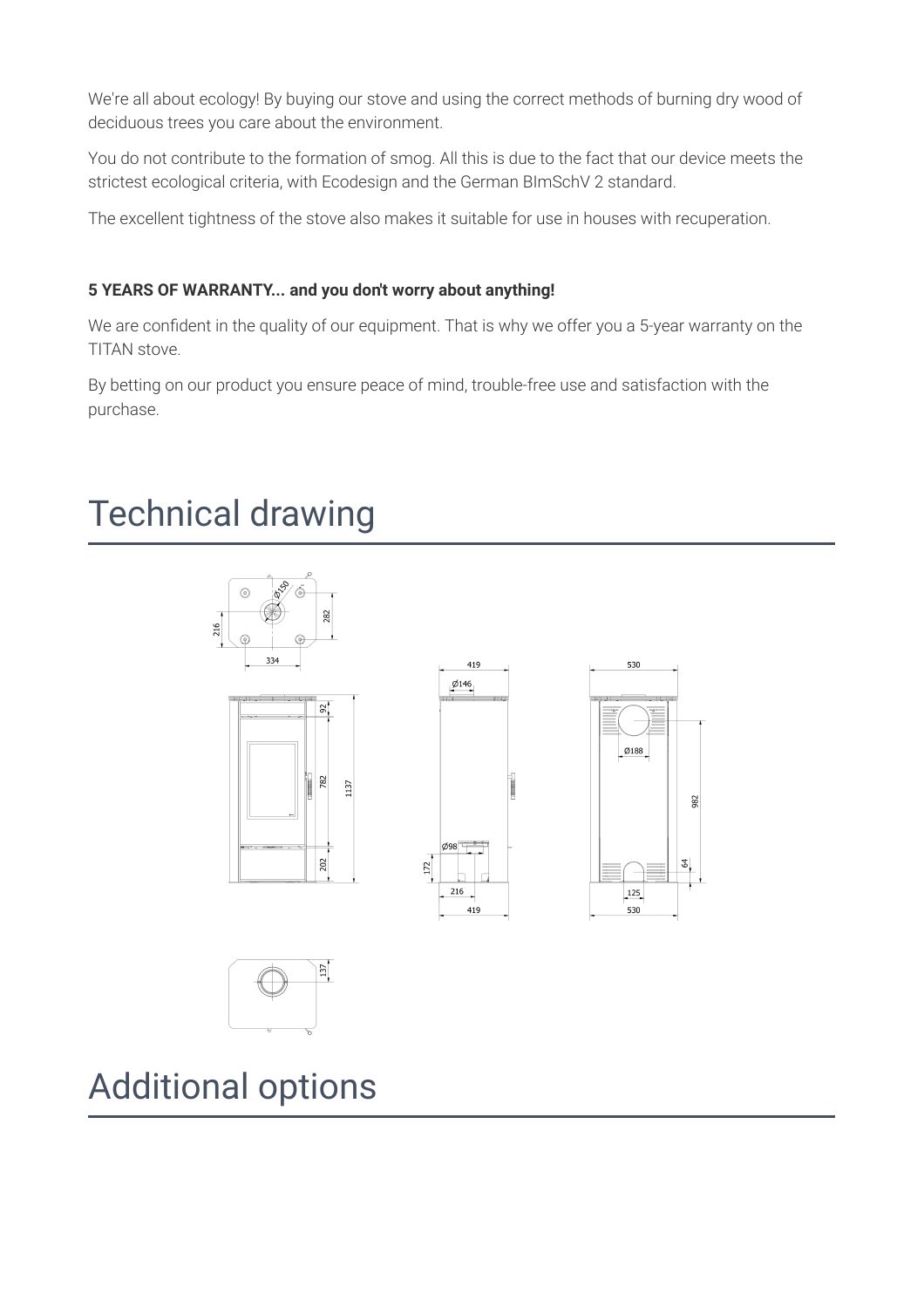

Top plate cover for STOVE AB S, THOR, FALCON, ANTARES Top plate cover for STOVE AB S, STOVE AB S/2, THOR, THOR/VIEW, FALCON, FALCON/VIEW, ANTARES is required for back exhaust outlet installation.



Spring for door shutting MB, LUCY L/BS, NADIA L/BS, AQUARIO, STOVE AB S, STOVE AB S/2, ORBIT, **FALCON, ANTARES** 

Spring for door shutting - automatically closes the door

Steel pipe 150/1m Exhaust pipe designed for connecting wood-fired fireplace inserts an the existing flue pipes.



Steel pipe 150/0.5m

Exhaust pipe designed for connecting wood-fired fireplace inserts an the existing flue pipes.



Movable elbow 150/90 Adjustable elbow up to 90°, 3-segment, diameter: 150 mm.



Damper Ø 150 black The damper is designed to regulate the smoke draft.

Steel rosette Ø 150 Rosette Ø 150, made of black sheet - a masking element.

### **Warranty**